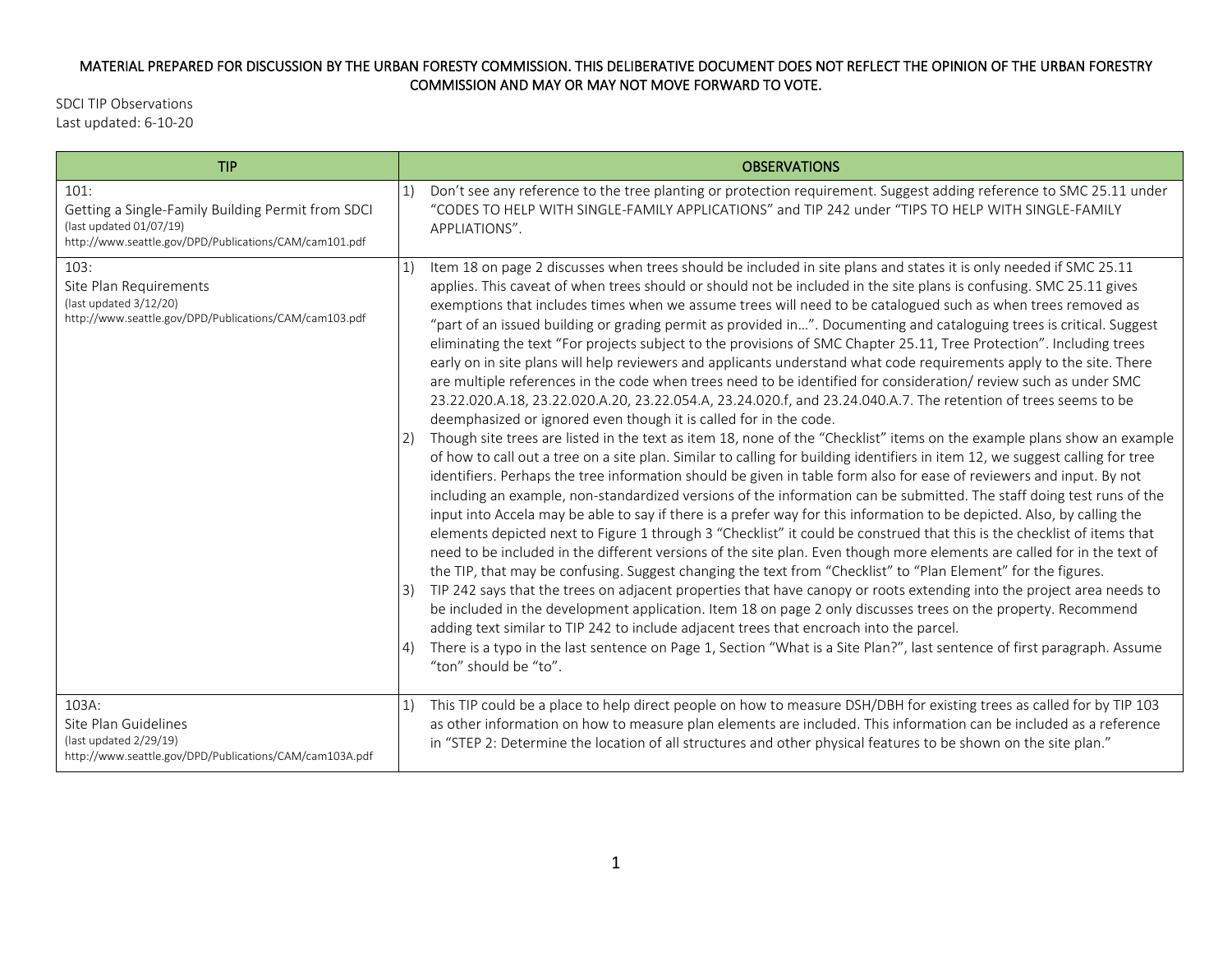| <b>TIP</b>                                                                                                                                                                       | <b>OBSERVATIONS</b>                                                                                                                                                                                                                                                                                                                                                                                                                                                                                                                                                                                                                                                                                                                                                                                                                                                                                                                                                                                                                                                                                                                                                                                                                                                                                                                                                                                                                                                                                                                                                                                                                                                                                                                                                                                                                                                                                                                                                                                                                                                                                                                                                                                                                                                                                                                                                                                                                                                                                                                                                                                                                                                                                                                                                                                                                                                                                                                                                                                                                                                                           |
|----------------------------------------------------------------------------------------------------------------------------------------------------------------------------------|-----------------------------------------------------------------------------------------------------------------------------------------------------------------------------------------------------------------------------------------------------------------------------------------------------------------------------------------------------------------------------------------------------------------------------------------------------------------------------------------------------------------------------------------------------------------------------------------------------------------------------------------------------------------------------------------------------------------------------------------------------------------------------------------------------------------------------------------------------------------------------------------------------------------------------------------------------------------------------------------------------------------------------------------------------------------------------------------------------------------------------------------------------------------------------------------------------------------------------------------------------------------------------------------------------------------------------------------------------------------------------------------------------------------------------------------------------------------------------------------------------------------------------------------------------------------------------------------------------------------------------------------------------------------------------------------------------------------------------------------------------------------------------------------------------------------------------------------------------------------------------------------------------------------------------------------------------------------------------------------------------------------------------------------------------------------------------------------------------------------------------------------------------------------------------------------------------------------------------------------------------------------------------------------------------------------------------------------------------------------------------------------------------------------------------------------------------------------------------------------------------------------------------------------------------------------------------------------------------------------------------------------------------------------------------------------------------------------------------------------------------------------------------------------------------------------------------------------------------------------------------------------------------------------------------------------------------------------------------------------------------------------------------------------------------------------------------------------------|
| 103B:<br>Environmentally Critical Area Site Plan<br>Requirements<br>(last updated 2/29/19)<br>http://www.seattle.gov/DPD/Publications/CAM/cam103B.pdf                            | None                                                                                                                                                                                                                                                                                                                                                                                                                                                                                                                                                                                                                                                                                                                                                                                                                                                                                                                                                                                                                                                                                                                                                                                                                                                                                                                                                                                                                                                                                                                                                                                                                                                                                                                                                                                                                                                                                                                                                                                                                                                                                                                                                                                                                                                                                                                                                                                                                                                                                                                                                                                                                                                                                                                                                                                                                                                                                                                                                                                                                                                                                          |
| 220:<br>Lot Coverage, Height, Yard, and Garage Standards<br>for homes in Single Family Zones<br>(last updated 4/24/12)<br>http://www.seattle.gov/DPD/Publications/CAM/cam220.pdf | Under the section "Additional Information for Yard Requirements And Exceptions", suggest adding reference to SMC<br>1)<br>Section 23.44.020 Tree Requirements as site element that will need to be worked into the layout of the site for new<br>houses and alterations.                                                                                                                                                                                                                                                                                                                                                                                                                                                                                                                                                                                                                                                                                                                                                                                                                                                                                                                                                                                                                                                                                                                                                                                                                                                                                                                                                                                                                                                                                                                                                                                                                                                                                                                                                                                                                                                                                                                                                                                                                                                                                                                                                                                                                                                                                                                                                                                                                                                                                                                                                                                                                                                                                                                                                                                                                      |
| 242:<br>Tree Protection Regulations in Seattle<br>(last updated 5/3/19)<br>http://www.seattle.gov/DPD/Publications/CAM/cam242.pdf                                                | In TIP 103, only the term DSH is used and not DBH. Using two terms under "CATEGORIES OF TREES AFFECTED", may be<br>1)<br>confusing. If the term DSH is to be used then suggest that the definition be used consistently across all documentation<br>(Director's rules, ordinance, TIP).<br>2)<br>Under "CATEGORY OF TREES AFFECTED", suggest adding "Significant trees" before the "trees over six inches in<br>diameter" for clarity and to add a definition. The ordinance will need to also be updated to include this definition.<br>Suggest adding the following text or something similar to the end of the definition of Hazardous trees under<br>3)<br>CATEGORY OF TREES AFFECTED: "as determined by a qualified professional". The same definition of "qualified<br>professional" as included in TIP 331B should be included in this TIP for consistency. The UFC is available to discuss this<br>definition. As a general rule, using the same definition in the TIPs would be helpful to minimize confusion.<br>In the first paragraph, under "IDENTIFYING TREE TYPES ON YOUR PROPERTY", suggest that the wording be updated to<br>4)<br>state that "in some circumstances, to hire an ISA certified arborist with experience ".<br>In the first paragraph, under "IDENTIFYING TREE TYPES ON YOUR PROPERTY", tree health should be determined by an<br>5)<br>ISA certified arborist. If the owner is submitting documentation stating that a tree is in poor health, this declaration<br>should be made with the backing of an ISA certified arborist. The language in the paragraph does not make it clear that<br>the health of the tree must be determined by a ISA certified arborist and suggests that a homeowner can state that the<br>tree is in poor health.<br>In the second paragraph, under "IDENTIFYING TREE TYPES ON YOUR PROPERTY", suggest changing the last sentence so<br><sup>6</sup><br>it reads "through a risk assessment undertaken by a qualified professional". The same definition of "qualified<br>professional" as included in TIP 331B should be included in this TIP for consistency.<br>Under the subheading "Developed Land" under "SUMMARY OF TREE PROTECTION CODE REQUIREMENTS" the<br>7)<br>sentence "SDCI approval (a permit) is required to remove an exceptional tree, tree(s) in environmental critical areas or<br>more than three trees six inches or greater as noted above." could be further clarified by<br>Under "PROTECTION OF TREES AND EXCEPTIONAL TREES DURING DEVELOPMENT", the meaning of the following<br>8)<br>sentence is unclear. "It is also required in any zone when trees are being retained, and the project is receiving credit<br>for retention, are foreseeably within the area of construction and could be damaged by construction activity."<br>Suggested rewording the statement. "In all zones, trees that are not to be removed must be protected as needed to<br>ensure their survival during construction, especially those trees being retained and used to receive development credit<br>for retention." |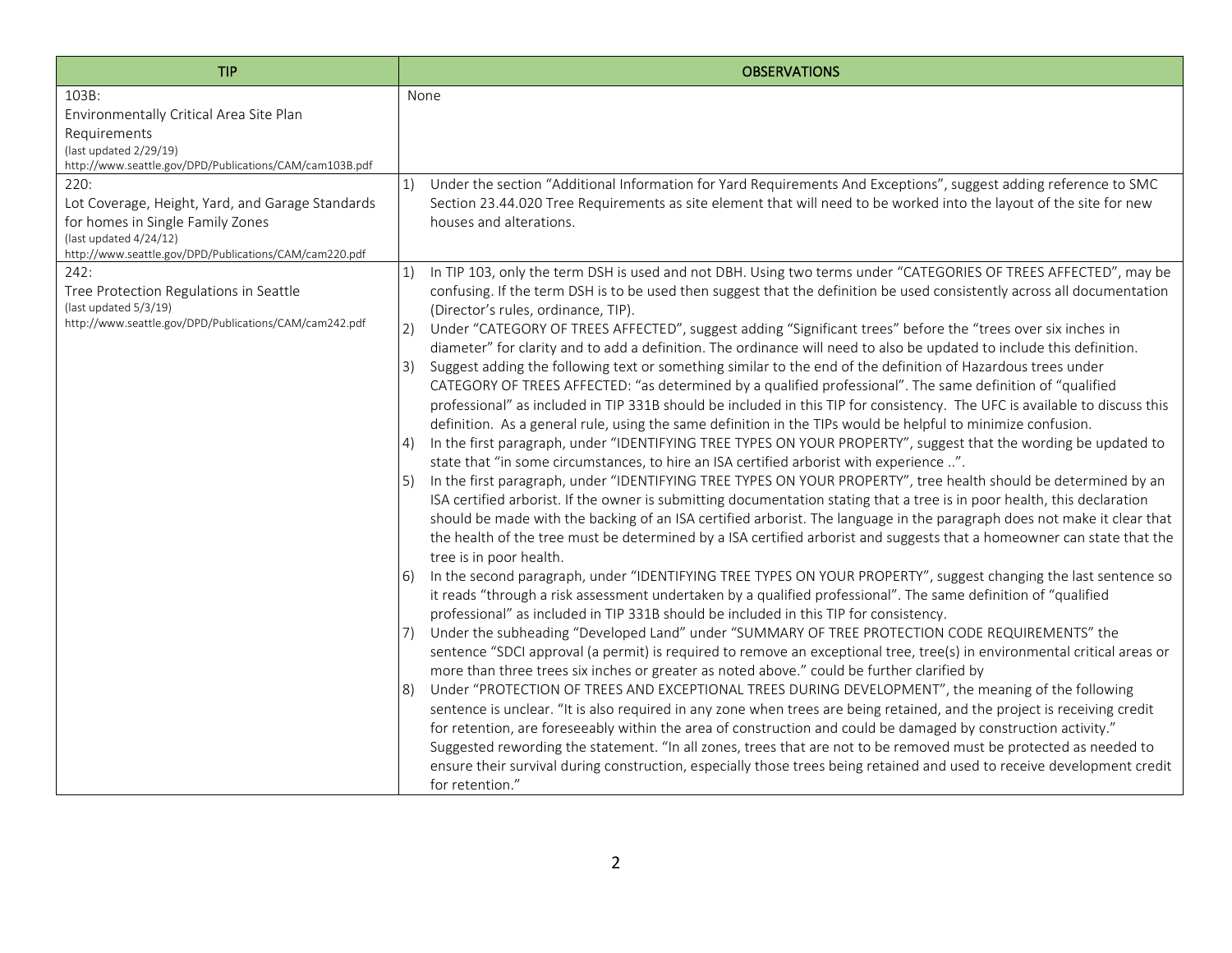| <b>TIP</b>                                                                                                                                                                                | <b>OBSERVATIONS</b>                                                                                                                                                                                                                                                                                                                                                                                                                                                                                                                                                                                                                                                                                                                                                                                                                                                                                                                                                                                                                                                                                                                                                                                                                                                                                                                                                                                                                                                                                                                            |
|-------------------------------------------------------------------------------------------------------------------------------------------------------------------------------------------|------------------------------------------------------------------------------------------------------------------------------------------------------------------------------------------------------------------------------------------------------------------------------------------------------------------------------------------------------------------------------------------------------------------------------------------------------------------------------------------------------------------------------------------------------------------------------------------------------------------------------------------------------------------------------------------------------------------------------------------------------------------------------------------------------------------------------------------------------------------------------------------------------------------------------------------------------------------------------------------------------------------------------------------------------------------------------------------------------------------------------------------------------------------------------------------------------------------------------------------------------------------------------------------------------------------------------------------------------------------------------------------------------------------------------------------------------------------------------------------------------------------------------------------------|
|                                                                                                                                                                                           | In the second sentence under "SINGLE FAMILY ZONES", suggest adding "from achieving the maximum allowed lot<br>coverage even after considering available development standard adjustment, departures, and code modification." This<br>will reinforce the first sentence of the second paragraph.<br>10) In the second paragraph under "SINGLE FAMILY ZONES" the sentence "Protection of non-exceptional trees over two<br>feet in diameter is optional but encouraged and " is misleading. SMC 25.11.090 says the replacement of trees over<br>2-feet DBH is required. Suggest deleting this sentence.<br>11) Under "Midrise and All Commercial Zones" the sentence "Protection of other non-exceptional trees over two feet in<br>diameter is optional but encouraged and " is misleading. SMC 25.11.090 says the replacement of trees over 2-feet<br>DBH is required. Suggest deleting this sentence. Also this goes against code language that calls for maximizing<br>retention of existing trees.<br>12) On Page 6 the second row in the table for lowrise and midrise zones is out of date. MHA legislation moved<br>Landscaping/Tree Planting Regulations from SMC 23.45.015 to SMC 23.45.524. The legislation also moved Tree<br>Protection Regulations. Suggest editing the last column of the third row to state "Ch. 25.11, specifically 25.11.070 for<br>lowrise, 25.11.080 for midrise, and 25.11.090 for replacement.<br>13) In the first paragraph, the coma should be a period so it reads "Seattle Municipal Code (SMC) 25.11" |
| 303:<br>Applicant Responsibilities and Plan Requirements<br>for Single-Family and Two-Unit Dwellings<br>(last updated 12/26/17)<br>http://www.seattle.gov/DPD/Publications/CAM/cam303.pdf | To assist in the input of tree data into Accela, the coversheet referenced in the section below "PROVIDING PLANS AND<br>1)<br>COVERSHEETS" could be updated to include the data. A Tree Inventory Data Sheet for all projects will help consolidate<br>and standardize the information.<br>The coversheet could not be found from the given site address (http://www.seattle.gov/sdci/permits/forms). Instead<br>2)<br>found a copy here: http://www.seattle.gov/documents/Departments/SDCI/Forms/Coversheet.pdf                                                                                                                                                                                                                                                                                                                                                                                                                                                                                                                                                                                                                                                                                                                                                                                                                                                                                                                                                                                                                               |
| 303A:<br>Common Seattle Residential Code Requirements<br>(last updated 5/22/17)<br>http://www.seattle.gov/DPD/Publications/CAM/cam303A.pdf                                                | Under TIP Section 9 "MISCELLANEOUS REQUIREMENTS", suggest adding reference to the required trees for single<br>1)<br>family properties. References could include SMC 23.44.020, SMC 25.11, Director's Rule 16-2008.                                                                                                                                                                                                                                                                                                                                                                                                                                                                                                                                                                                                                                                                                                                                                                                                                                                                                                                                                                                                                                                                                                                                                                                                                                                                                                                            |
| 316:<br>Subject-to-Field-Inspection Permits<br>(last updated 6/11/19)<br>http://www.seattle.gov/DPD/Publications/CAM/cam316.pdf                                                           | Under "Projects that Qualify for STFI Permits", the first bullet is regarding demolition. Suggest including that the<br>excavation will not encroach into the critical root zone of trees. If the excavation will encroach into a critical root zone,<br>and the tree is exceptional, it will damage this tree that is to be protected. Additional review may be needed for<br>demolition near trees.<br>Under "Projects that Qualify for STFI Permits", second page has a bullet regarding Rockeries. Similar to the demolition<br>2)<br>bullet, if the rockery is placed within the critical root zone of a tree, that tree could be damaged. Additional review may<br>be needed for rockeries in this scenario.<br>On page 2 under SITE PLAN, suggest adding the type of site plan that will be needed (preliminary, basic, or enhanced).<br>3)<br>Add discussion for impact of a rockery is going in near, or demolition is taking place close to, the critical root zone of a<br>tree. (include in TIP 321 and 337)                                                                                                                                                                                                                                                                                                                                                                                                                                                                                                                       |